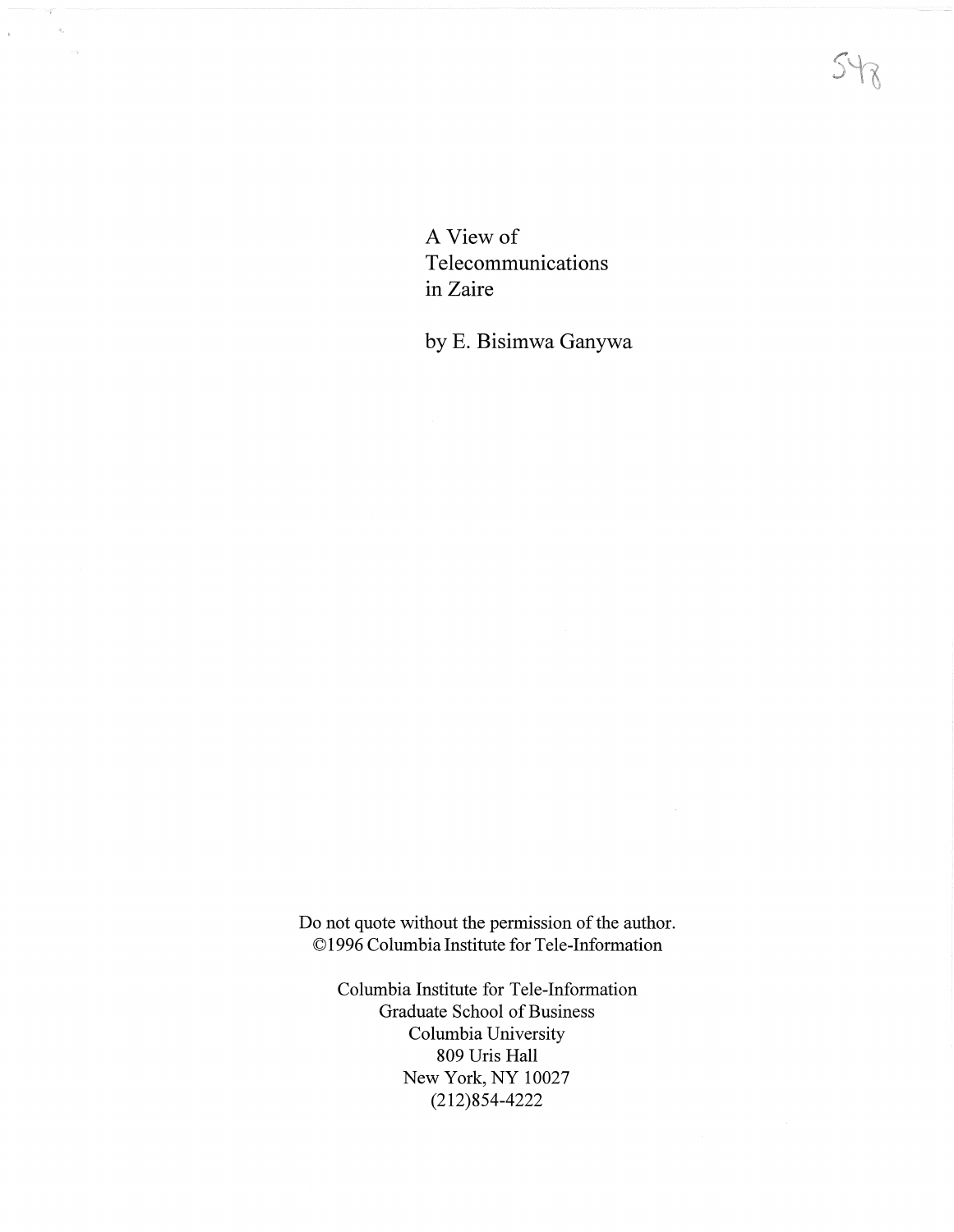## PERSPECTIVES ON TELECOMMUNICATIONS IN ZAIRE

E. Bisimwa Ganywa and Bukasa Tshilombo

#### 1.0 **INTRODUCTION**

The Republic of Zaire is the third largest country on the African continent with 2,345,000 square kilometers and one of the most populous countries with over 41 million inhabitants. For over a decade, the country has faced several serious economic and political challenges which have affected the prospects of this otherwise resource-rich country. In 1990, Zaire's Gross Domestic Product (GDP) was estimated at US\$211.93 million and its Gross National Product **(GNP)** per inhabitant was US\$194.

This chapter will discuss the development of Zaire's telecommunication sector. The state of telecommunications in Zaire as of the mid-1990's will be presented and the obstacles for further development will be assessed. The conclusion provides broad recommendations for improving the current state of telecommunications and for moving Zaire's telecommunications sector into the 21st century.

#### 2.0 Colonial Period

Telecommunications technology was introduced during the colonial period solely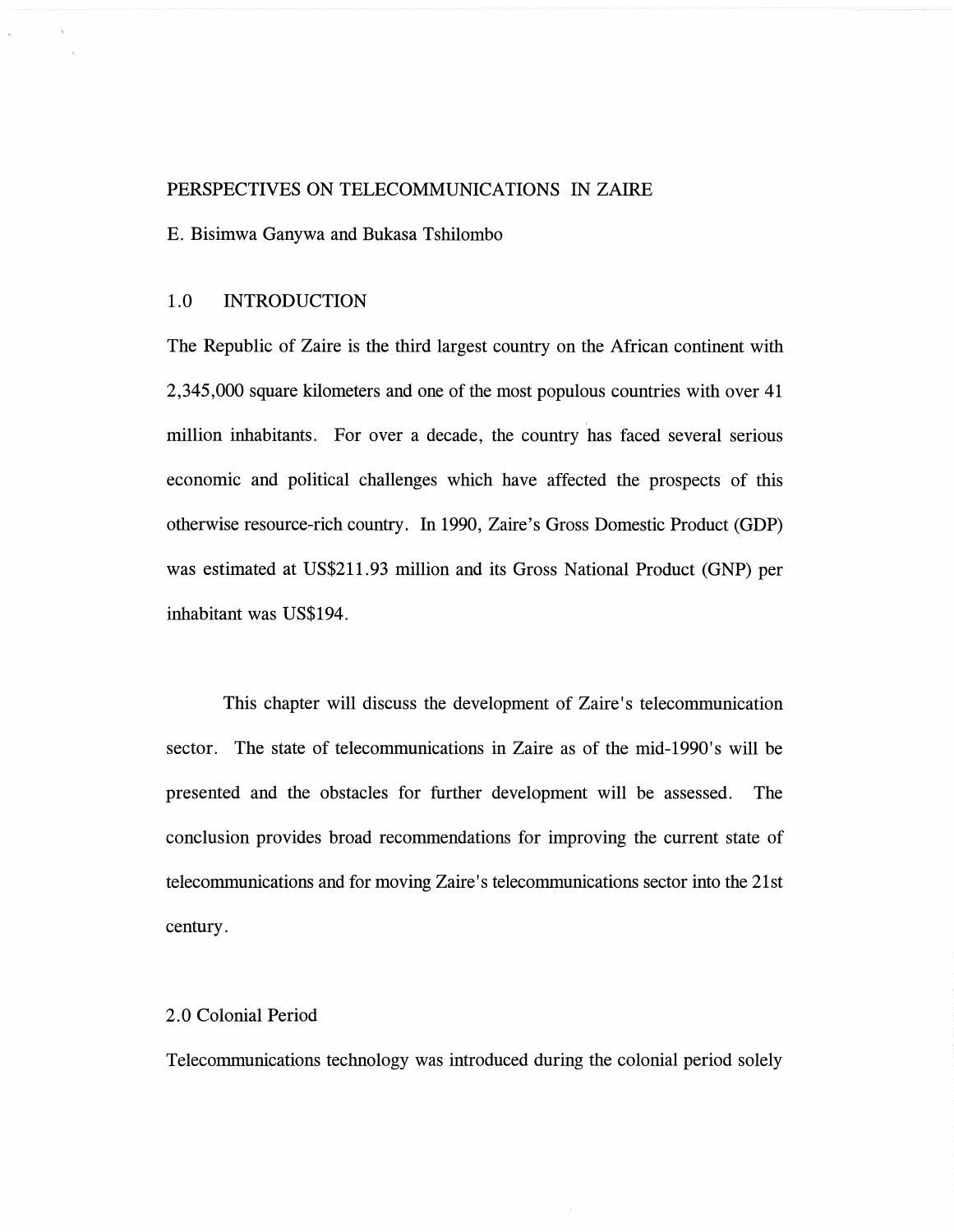for the colonial power and its administration. The Belgian Congo was a region of intense economic activity, and because the productive units were scattered considerable resources were placed into telecommunications (relative to other African colonies). The telecommunications system linked the several production units within the Belgian Congo and the capital Leopoldville now called Kinshasa. The Belgians invested in infrastructure expecting the country to remain a colony. The events of 1959-60 went against all Belgian expectations.

# 3. 0 Post-Independence

Zaire gained its independence in 1960. Telecommunications was placed under the administration of the National Office of Zaire for Post and Telecommunications (the ONPTZ ). Having had no role in the development of the system, however, and no experience in technology or management, the newly independent nation and its citizens did not realize the importance of telecommunications for social and economic development. During the 1960s and the 1970s, for example, children were still making toys out of the wires used for telecommunications. Further, the lack of political stability during the post-Independence era resulted in a discontinuity of telecommunications development. Subsequently, there has been no strategy for thirty years, i.e., each administration restarted the same telecommunications projects. Since independence, ONPTZ has continuously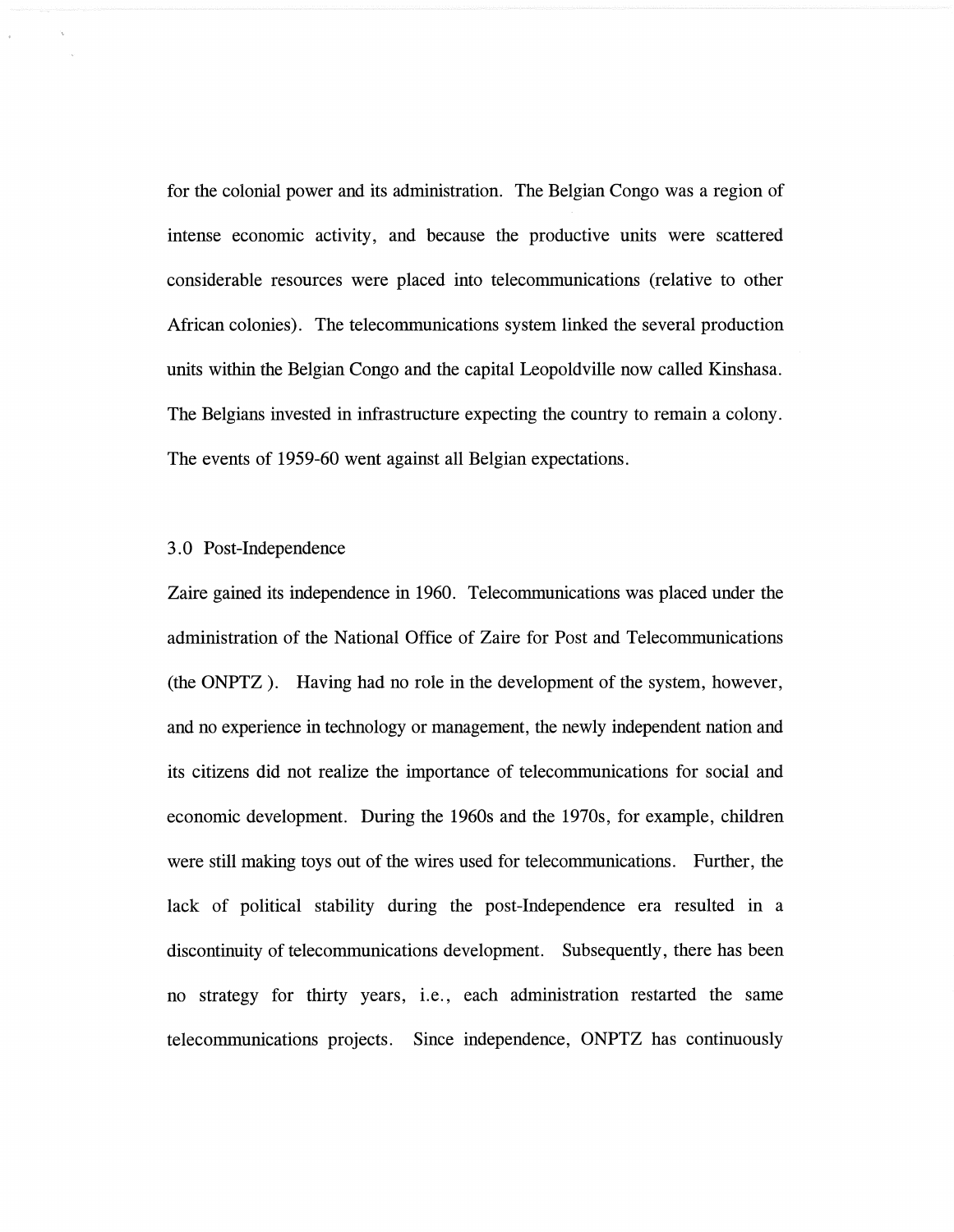blamed the poor service on the antiquated and obsolete equipment it is forced to use. While this is partially true, other questions must be answered.

When the telecommunications data from 1980 to 1988 is examined, it is evident that while the network was antiquated, it was still underutilized. In 1985, the number of telephones was 38,845. By 1988, these figures had dropped dramatically except the number of major lines, which grew from 29,010 to 29,186. With respect to traffic volume, 1985 was the year with the greatest volume: for national calls, volume changed 786.3 % (1,604,000 more calls) over 1980; 598 % (or 1,549,000 calls) over 1982; and 343 % (or 1,400,000 calls) compared to 1988. Thus, there is considerable room for increased utilization of the current network. The Government invested an estimated US\$33 .1 million in telecommunications infrastructure in 1988 and employed 6.75 ( $\pm$ 0.025)% of the population in the telecommunications industry. According to the ITU, the number of main lines in Zaire increased from 26,600 main lines in 1980 to 29,186 in 1988. Meanwhile, the number of Consumer Premise Equipment (CPE) connected jumped from an estimated 27,300 in 1980 to 38,845 in 1985, only to fall back down to 32,116 in 1988.

In the early 90's, the following telecommunications development projects were underway:

a. installation of 8,000 lines for the town of Kinshasa, divided into four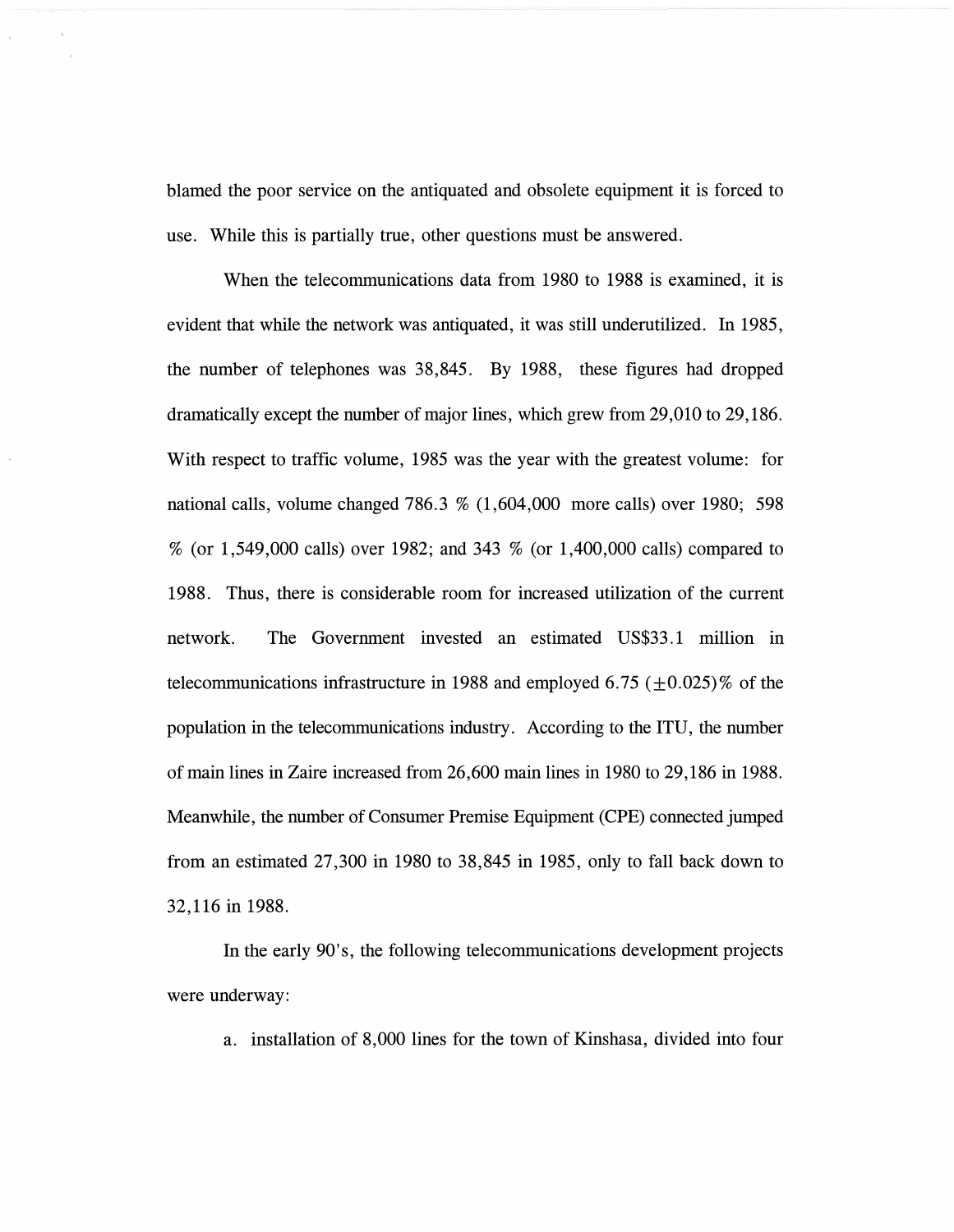digital telephone exchanges using system S 1240. (Financed by Belgium for a total cost of 350 million Belgian francs. Supplier: Alcatel-Bell telephone);

b. installation of two central telephone exchanges with 9,000 lines, one in Kinshasa with 6,000 lines and the other in Kisangani with 3,000 lines. (Financed by Italy with a US\$9.3 million fund. Supplier: Alcatel-Siette); c. installation of a digital microwave system with large capacity (34 megabits per second) linking Kinshasa to the port of Matadi and serving the towns of Kasangulu, Inkisi, Mbanza Ngungu, Lufutoto, Tmba, Lukala, Kimpese, and Songololo. (Financed by France for a cost of 20.5 million French francs. Supplier: Alcatel-ATFH).

The following telecommunications projects were announced:

a. the construction of a trunk network associated with the four telephone exchanges mentioned above. (Financing by Belgium for 368 million Belgian francs of which 100 million was agreed on for the first phase. Supplier: Belca);

b. acquisition of exchanges and trunk networks in Bukavu, Gbadolite, and Goma. (Financing by Italy for US\$15.4 million. Supplier: Alcatel - Siette);

c. study of the reorganization of telecommunications at the national level. (Financing by the World Bank for US\$750,000. Execution agent: Tracte-Bell);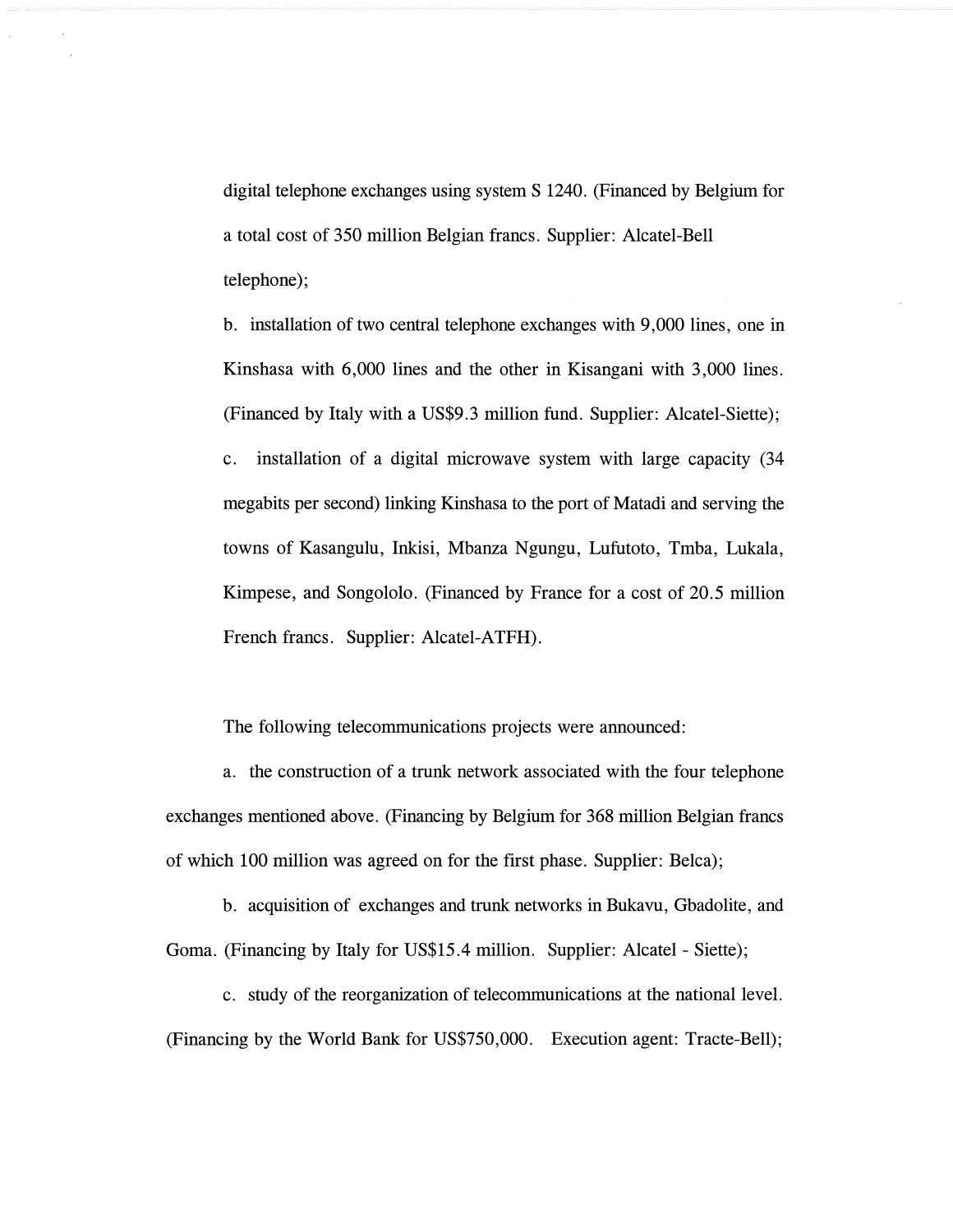d. implementation of the completed studies for the restoration of the telecommunications network of the town of Kinshasa and the restructuring of the ONPTZ at a cost of US\$80 million.

In 1991, ONPTZ began using Intelsat's Planned Domestic Service to extend service to the rural areas via a 36 Mhz bandwidth leased transponder and 14 standard Z earth stations supplied by Telespace of France. Zaire's uses microwave relay links for as national trunks and international links to neighboring countries. Microwave relay links were utilized along the following routes:

Kinshasa - Mbanza Ngungu - Matadi Lubumbashi - Likazi Kolwezi (in good condition) Goma - Bukavu - Uvira Bukavu - Cyangugu (Rwanda) Lubumbashi - Tshingolo Kinshasa Brazzaville (Congo) Kananga - Mbuji Mayi (in good condition)

Thus, by the early 1990's, ONPTZ was making some headway in improving and expanding telecommunications service. The political troubles of the early 1990s imperilled these projects. Demand was clearly shone: in 1993, for example, 10,420 were on the waiting list even as line capacity increased by over 70% from 30,000 lines in 1988 to 51,000 lines in 1991.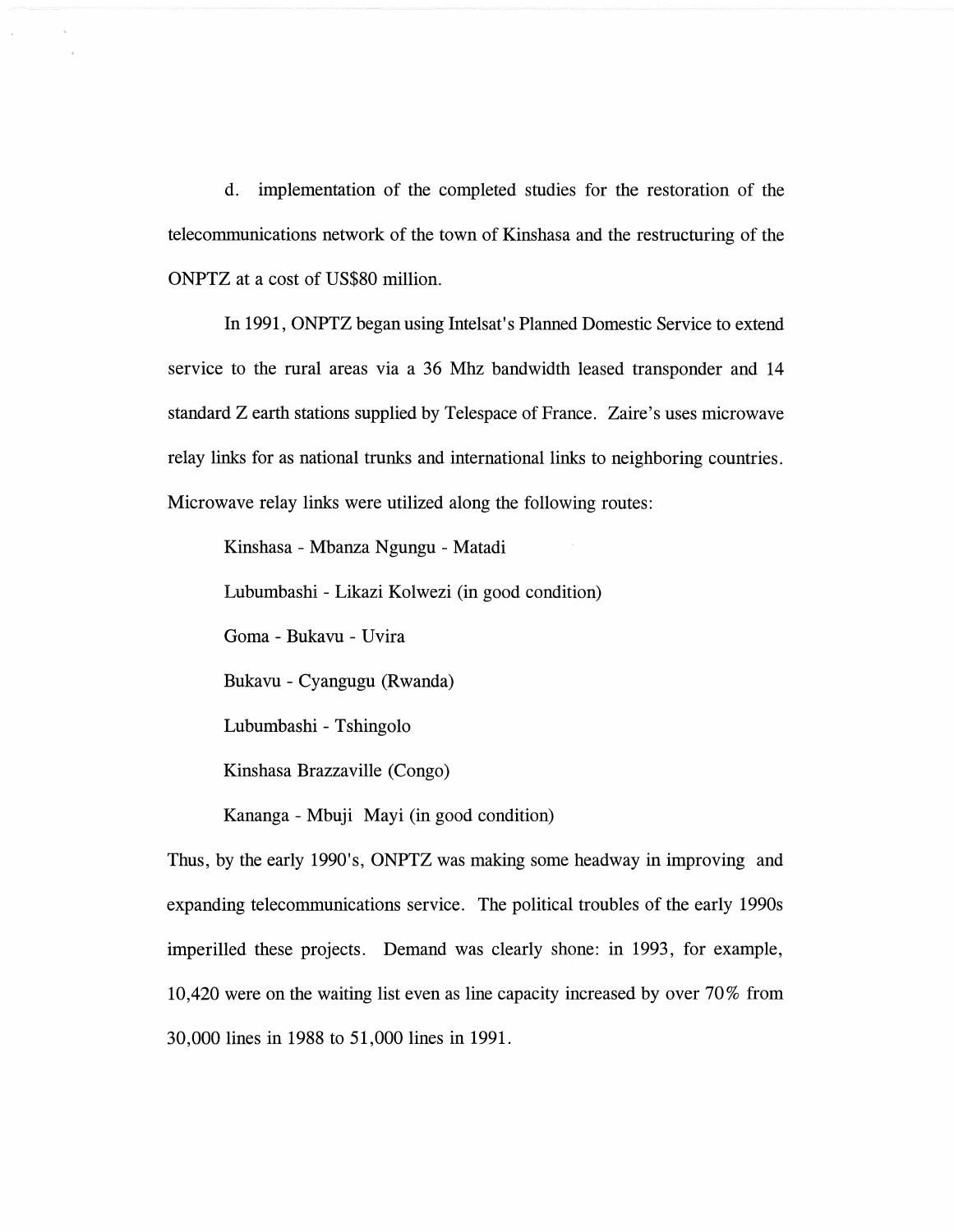#### 4.0 THE PRESENT

#### 4.1 Domestic Telecommunications

Despite the improvements that have occurred, in the mid-1990s, it was still extremely difficult to make a call from Kinshasa to Bukavu--a distance of 2,000 kilometers, and telephone calling between Bukavu and Goma--only 200 kilometers away--was impossible.

Further, telecommunications continue to be plagued by the same problems that cripple the rest of the country's public sector: inflation and nonindexed salaries leads to personal entrepenuership of individuals. For example, communications with Europe are often sold by individuals with access to a business line, by charging others for use of their phones. Similarly, some ONTPZ employees sell minutes or hours of international calls to private individuals. These calls are then undertaxed and the money is divided between the participating employees.

In 1993, Zaire's minister of telecommunications presented an urgent priority plan that concerned the city of Kinshasa, the ten regional capitals, the town of Gbadolite, some other important towns, and the PANAFTEL (Pan-African Telecommunications) project. In this program, the qualitative and quantitative objectives of the restoration and modernization plan for Zaire's telecommunications were defined as follows: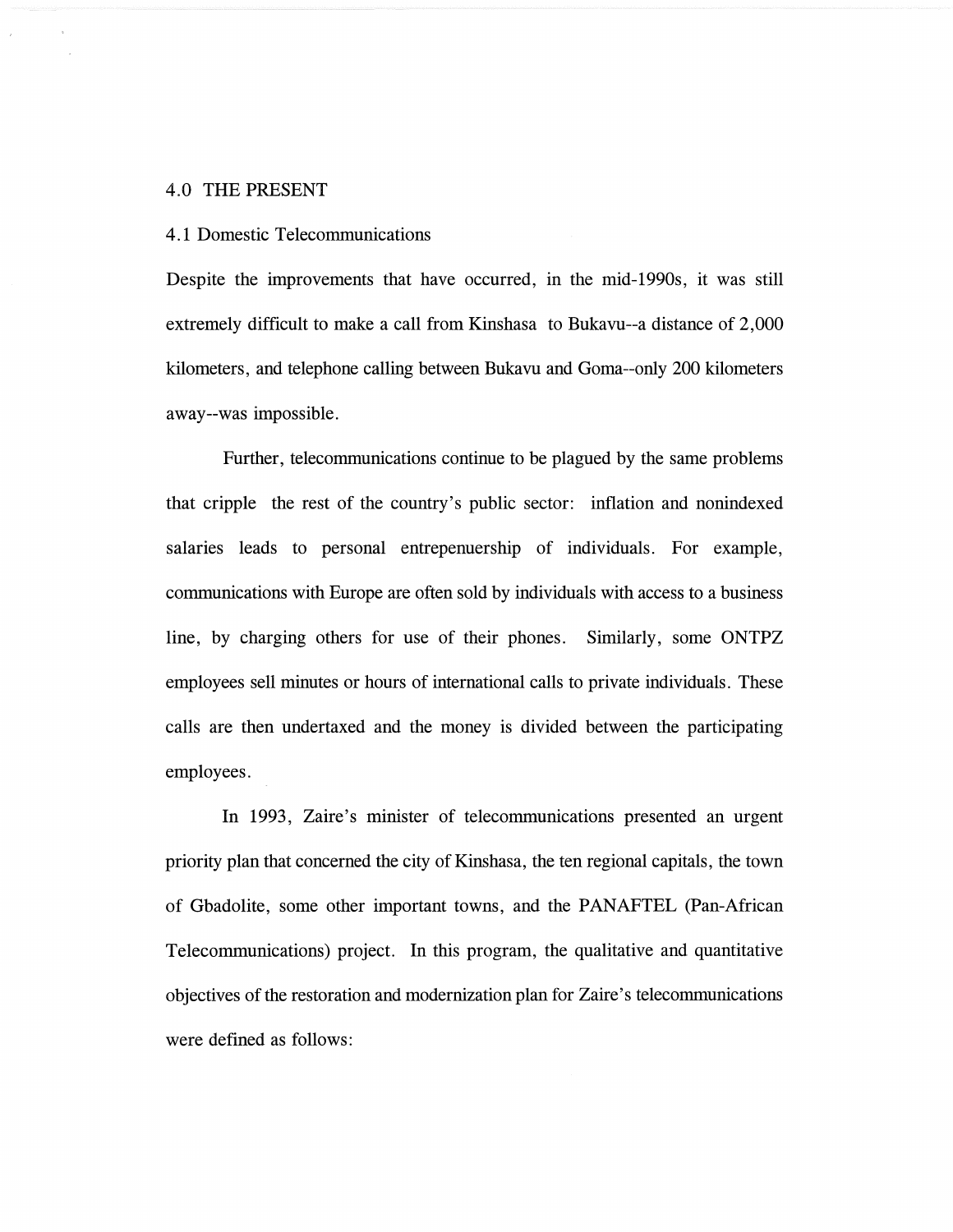- a. attain 100,000 telephone lines by the end of 1995, compared to 34,000 at the end of  $1993;1$
- b. attain 4,000 telex lines by the same date;
- c. link Kinshasa, the capital, with all the regional capitals through an efficient transmission system;
- d. link Zaire to all the neighboring countries by microwave relay links;
- e. improve the quality of service by installing new central telephone exchanges and some new cable networks to replace the antiquated ones;
- f. reorganize the satellite telecommunications service and build several terrestrial stations including a type A international station.

## 4 .2 International Telecommunications

The state of Zaire's international telephone communications is little better than its domestic system. In the mid-1990s, for example, it had become extremely difficult to reach Kinshasha directly from Europe, sometimes requiring repeated attempts over several days to make a single connection. Officially, this situation is attributed to network congestion, but the actual problem is efficient routing. The only effective route for foreign calls is through an operator in Kinshasha. Even then, however, it is practically impossible for an international caller to reach Bukavu via Kinshasha. One way to contact Bukavu from Paris or Brussels is to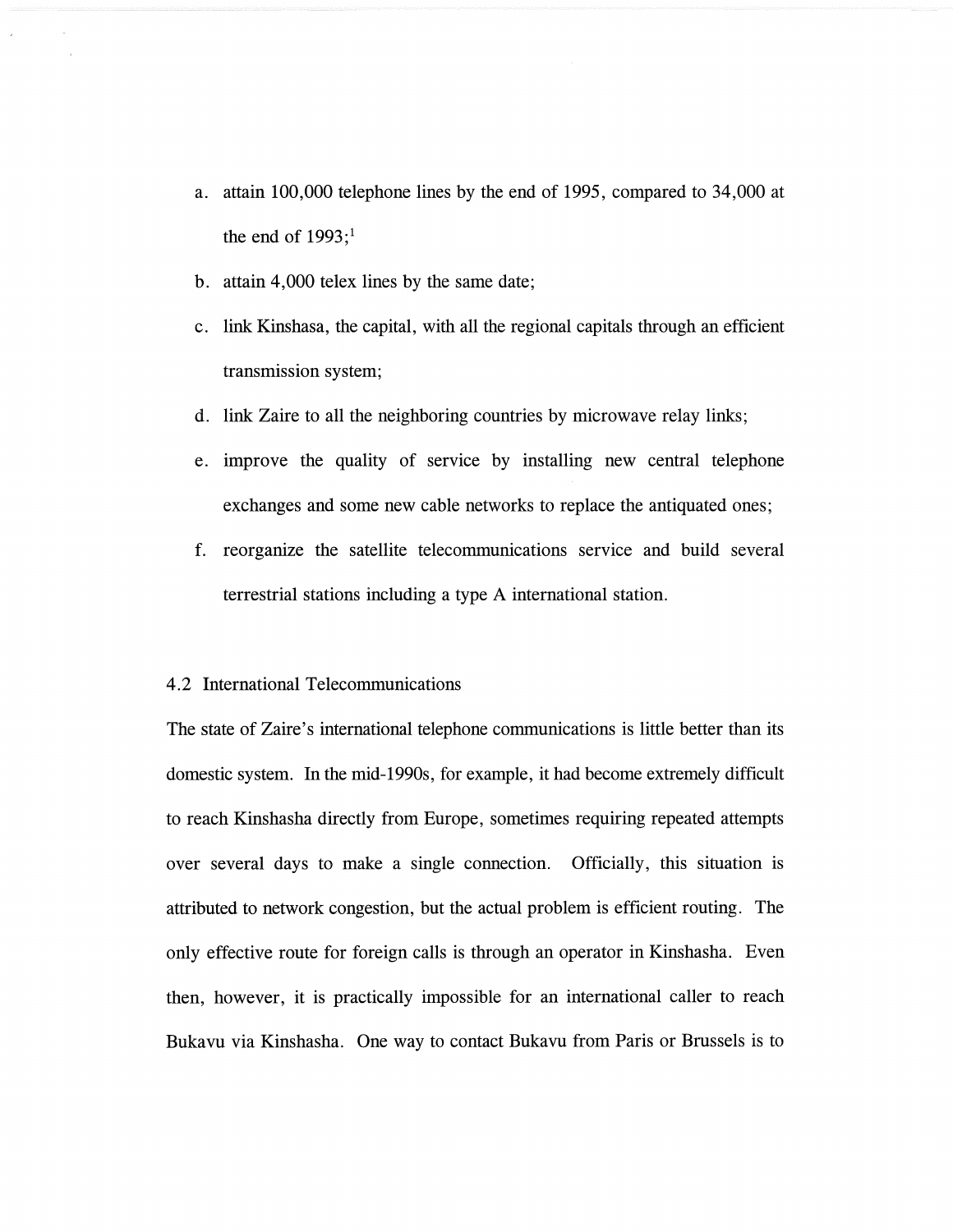make a connection with a town like Cyangugu, on the border between Zaire and Rwanda, and hope that someone in Cyangugu will relay the message to Bukavu. 2

ONPTZ has practically no control over receipts and the big departments of the state, which are the largest consumers of telecommunications, do not pay their bills. This, combined with the free fall of the local currency in the 1990s, meant that Zaire could no longer pay the bills for international communications. This situation reached drastic portions in 1993 when Intelsat threatened to disconnect Zaire because of failure to settle its accounts. In 1994, Zaire paid US \$1.2bn to Intelsat and averted having its international link to the world severed.

### 4.3 Solar-Powered TSF Stations

A project of the Belgian-Zaire Development Cooperation for the restoration and installation of 86 solar-powered TSF stations was in the execution phase in late 1993. Thirty-six stations were being installed before the breakup of Development Cooperation relationships between the two countries. Fifty other stations were still in the project phase in late 1993. Providing service to rural locations was one of the objectives of these stations.

Solar-powered technology is very adequate in a country like Zaire where distances are great and where intense solar energy exist in abundance. However, the technology is expensive, particularly when photocells are used. In addition, the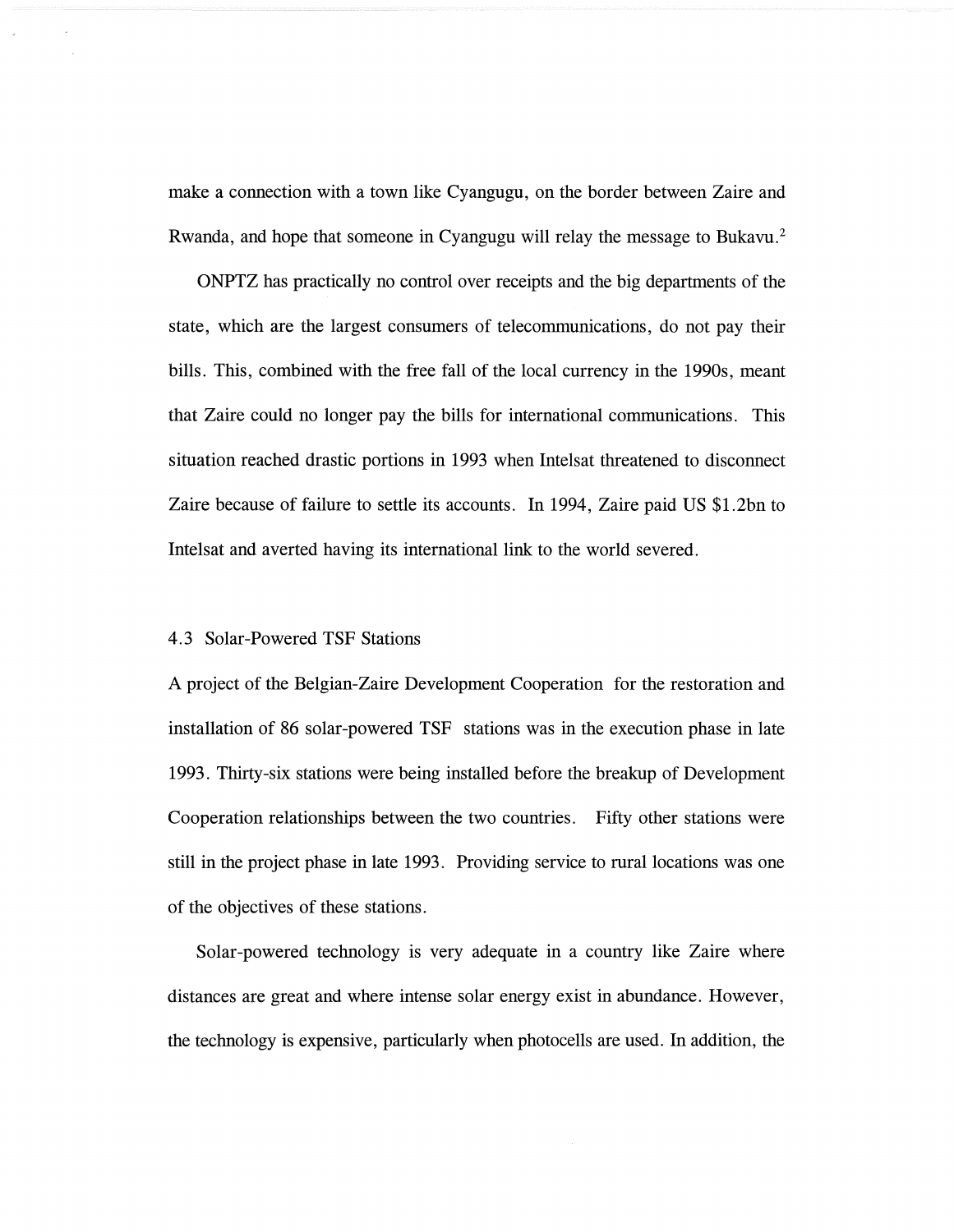infrastructure can be stolen and/or vandalized very easily. An intermediate solution to these issues is to locate the solar-powered communications devices in protected areas and to use technology that is a bit less expensive than photocell- based solar energy.

## 4.4 Cellular Telephony

The ONPTZ was dealt a hard blow at the end of 1989 when TELECEL, a mobile carrier operating its own telecommunications system, was authorized by the government. TELECEL was launched in Kinshasa, but has plans to extend service to Lubumbashi, Goma, and other locations. TELECEL is linked to the MCI satellite network. The ministries, and the major companies who were clients of the ONPTZ were the first clients to subscribe to TELECEL. In 1992, TELECEL had 4,200 subscribers. While the quality of service improved, only the elite can afford to subscribe to the service. Subsequently, some argued that TELECEL observation is merely another manifestation of the inequity and centralization that has characterized Zaire's society. Further, it is ironic that much of the ONPTZ's low service quality resulted from nonpayment of telephone receipts by the state departments, exactly those who migrated to the new TELECEL -- in 1994, government ministers and officials owned 1,000 TELECEL accounts.3 However, as of 1993, TELECEL maintained a virtual monopoly over telecommunications as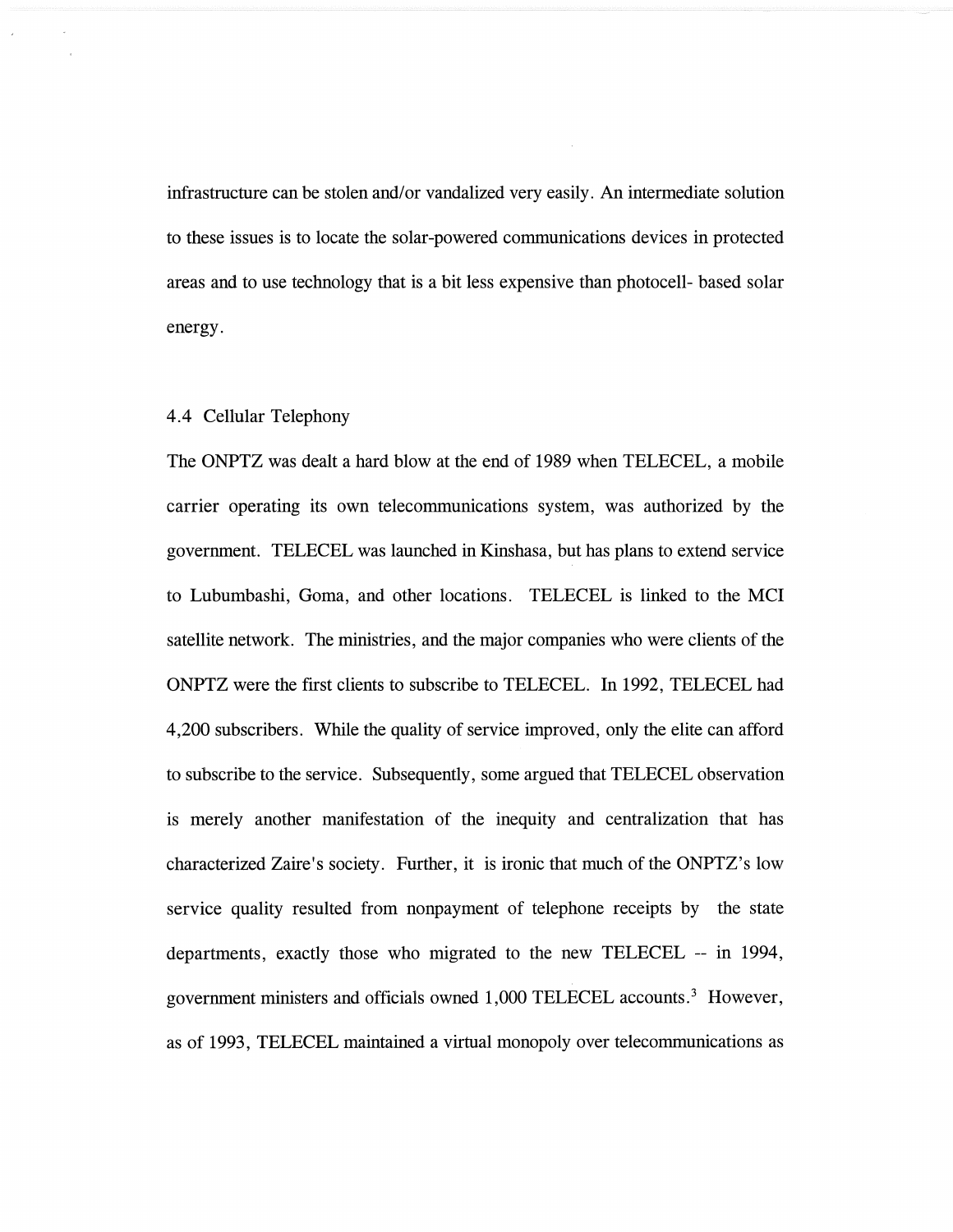ONPTZ's service was completely unreliable. In May 1995, the cellular operator had an estimated 6,500 subscribers using the service throughout the country.

Originally, TELECEL was allotted both the A and B bands; however, in 1994, there was new entry into the cellular market -- Comcell. Subsequently, TELECEL was ordered to cease transmission over the B band. TELECEL refused to move out of the B band, stating that it would require US\$30 million to restructure its services. In April 1994, armed men raided TELECEL transmitters, cutting cables -- causing the network to go down for 36 hours.

Comcell completed construction of its own earth station and is building its central exchange. In 1994, it had 1000 subscribers and a capacity for 3,000 simultaneous connections. Also, in 1994, Transglobal Telecom was poised to enter the wireless market. Thus, by 1995, we find a scenario, in which the PTT had ground to a halt and private companies are taking advantage of the situation to provide adequate communications to those who can afford this service, i.e., the . elite.

The introduction of competition in the Zairian market is expected to result in lower airtime rates in short run. In a country where cellular telephony is used as a substitute to wireline telephony and where airtime rates are as high as \$6 per minute for international calls, competition is bound to have a positive effect on the market. In the future, as cellular phone service continues to spread to the mass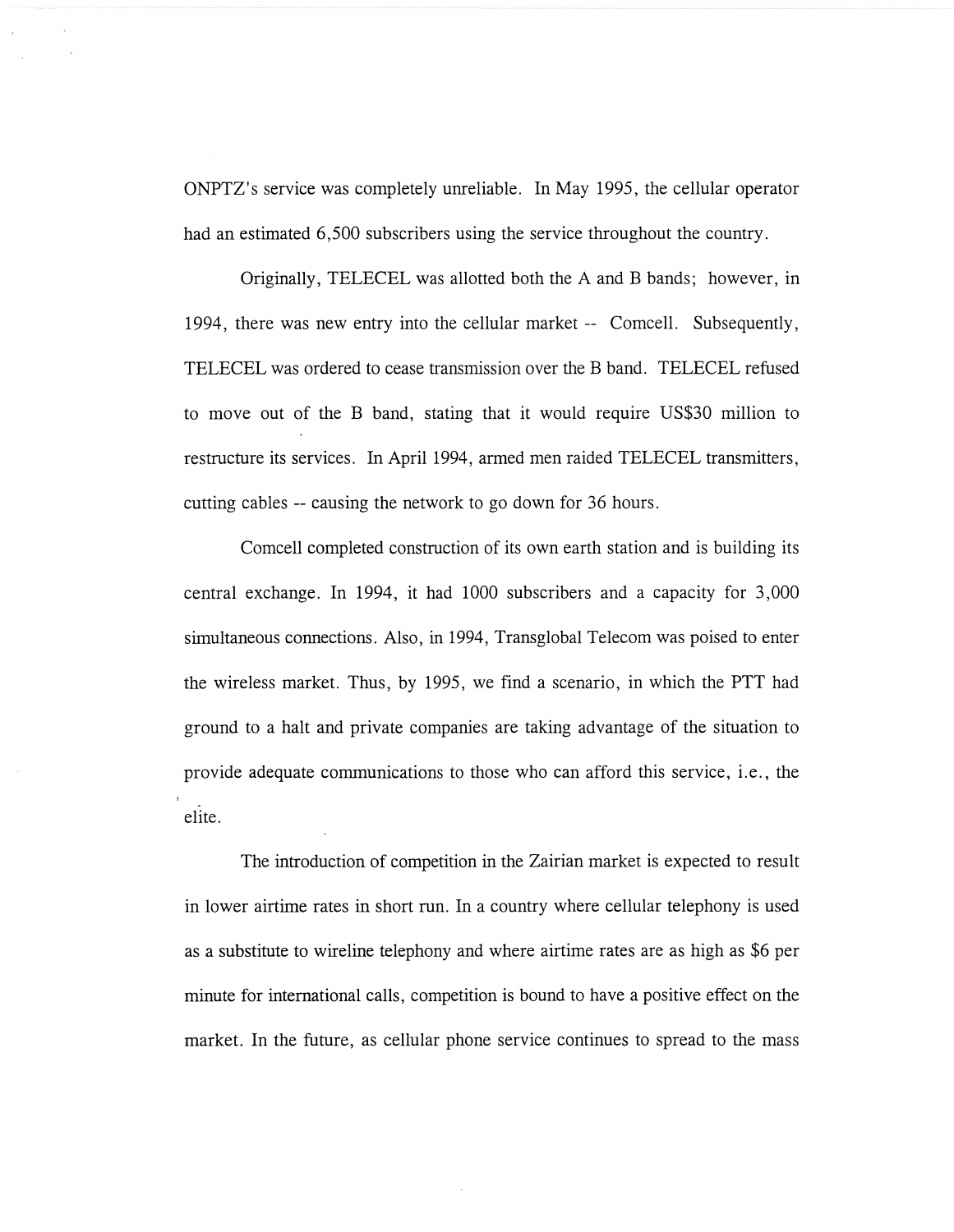market, other wireless technologies will be increasingly used to provide communication to both the business and consumer markets in major cities like Kinshasa, Lubumbashi, Mbuji Mayi and Matadi. These include mobile satellite technology and wireless local loop technology, all of which need a commitment from the government to allocate spectrum.

A question remains about the type of technology that should be implemented in Zaire in order to address the bottom line: better quality, reliable, low cost, and profitable communications throughout the country. When social and business factors are taken into account, it is clear that there is a need for immediate voice and fax communications, and later data and Internet-type communications. When the geographic and economic factors are taken into account, it becomes evident that the cost and time-effective technology to be used in upgrading and extending Zaire's telecommunications network is wireless communications.

Specific wireless solutions include:

•Cellular and personal communications services (PCS) technologies: these should be implemented in a multiple carrier environment allowing the entire country to be covered and leveraging the entrepreneurial spirit of private parties. The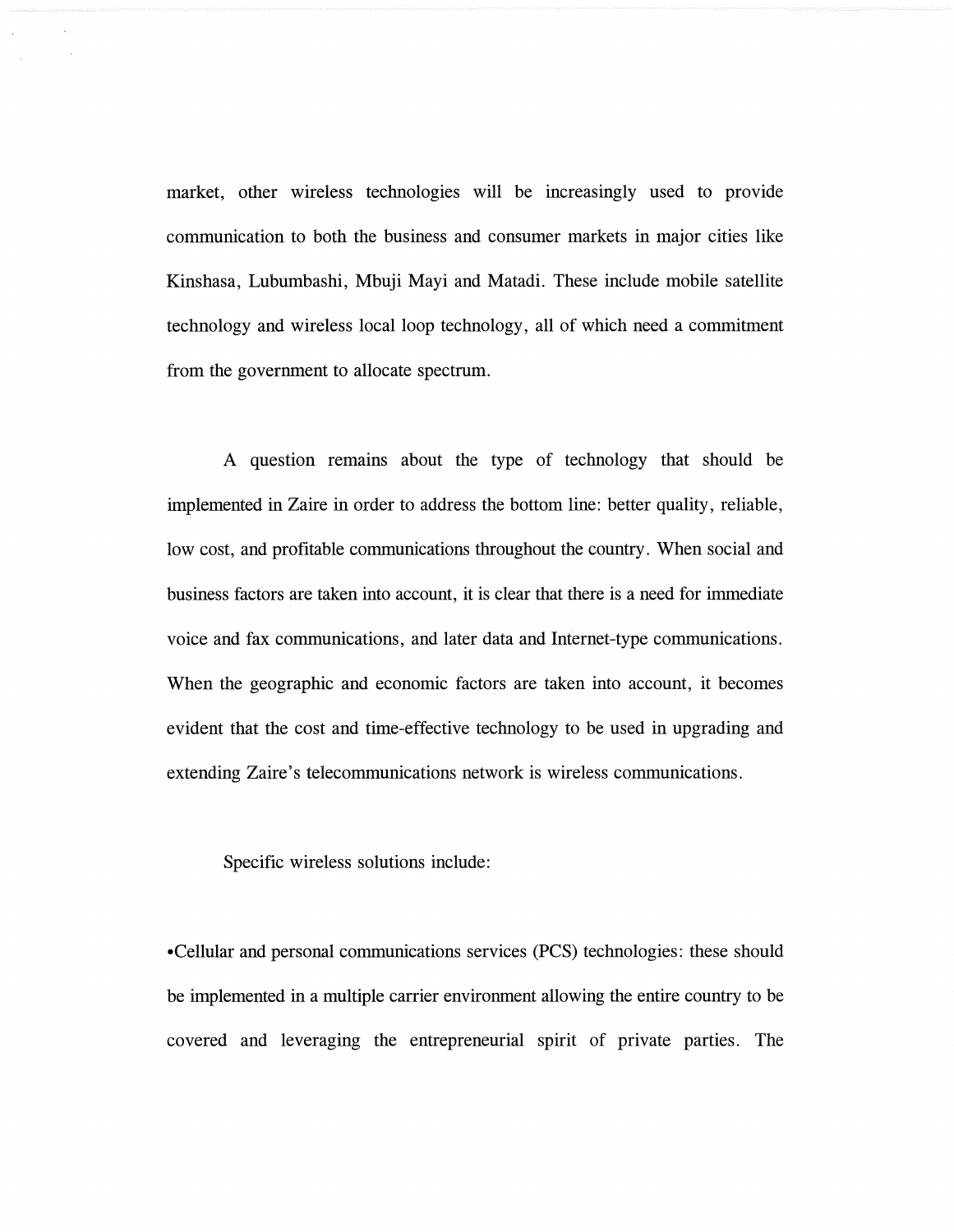government could set directions by allocating the frequency spectrum and by suggesting a standard such as Advanced Mobile Phone System (AMPS) which is already used by TELECEL and Comcell. A standard like the Global Standard for Mobile Systems **(GSM)** should not be disregarded, but some consistency with existing systems is always desirable.

•Wireless local loop technologies: these are at the intersection of wireless and wireline technologies, and could be used to rapidly bolster the existing public telecommunications network. Alternatively, licenses could be given to private organization who would then compete with the PTT. Motorola, among other equipment vendors, has introduced its Wireless Local Loop system (WiLL) in several African countries already. The vendor could push its system through its existing channels in Zaire where it has a long standing presence.

•Satellite technology: already is used in Zaire to a large extent in public telephony and television, the technology could be extended in the form of mobile satellite services provided by private parties. COMSAT is coming up with its Planet 1 system which will offer competitive, ubiquitous communications for about \$3,000 per terminal and \$3 per minute. Iridium, a 66 low Earth Orbit (LEO) satellite system has made agreements with local service providers throughout Africa,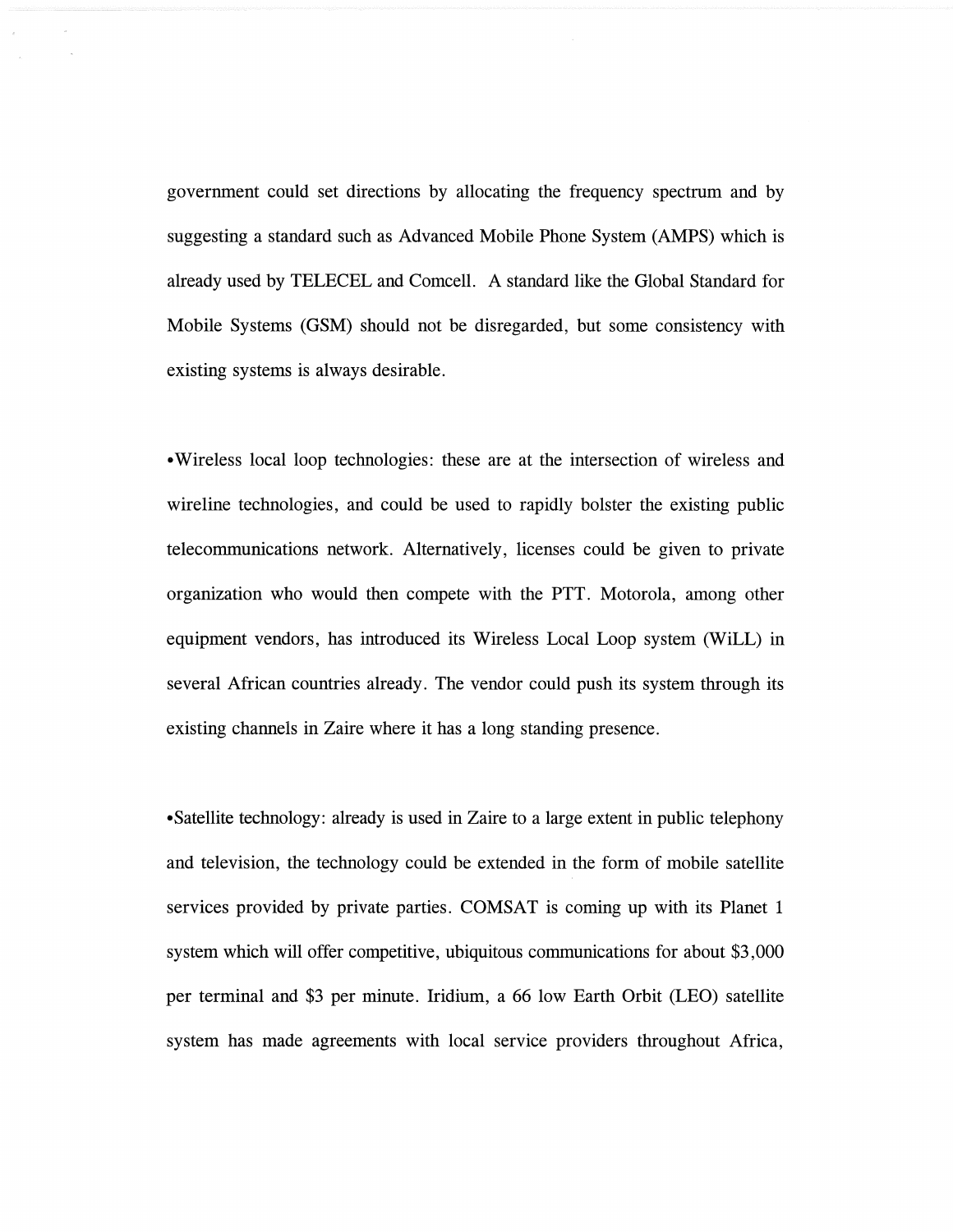including Zaire.

• Private or Specialized Mobile Radio (PMR or SMR) systems: these trunking systems already widely used in Zaire, could be upgraded with the latest advanced technologies, including digital and encryption.

5. 0 Conclusion

In 1994, Zaire's telephone penetration was estimated at . 09 dels per 100 inhabitants. Further, in 1992, it was estimated that in order to reach the goal of one data exchange line (del) per 100, a total of US\$600 million would have to be invested. Despite the tremendous needs of the telecommunications sector, by 1994, ONPTZ had ground to a halt. In 1992, ONPTZ's had more than 100 employees per 1000 main lines, which was among the highest in the world. As a result, salaries and fringe benefits accounted for 80% of ONPTZ's earnings. Additional expenses including "cream skimming" that occurred with the licensing of the several wireless providers and the shock of a US\$1.2 bn retroactive payment to Intelsat cut into funding that ONPTZ could have used to improve service.

It is imperative to extend the network beyond Kinshasa. Telecommunications must no longer be planned from Kinshasa whose centralized role is in any case slowly wearing away. Compared to Bukavu, Kinshasa is no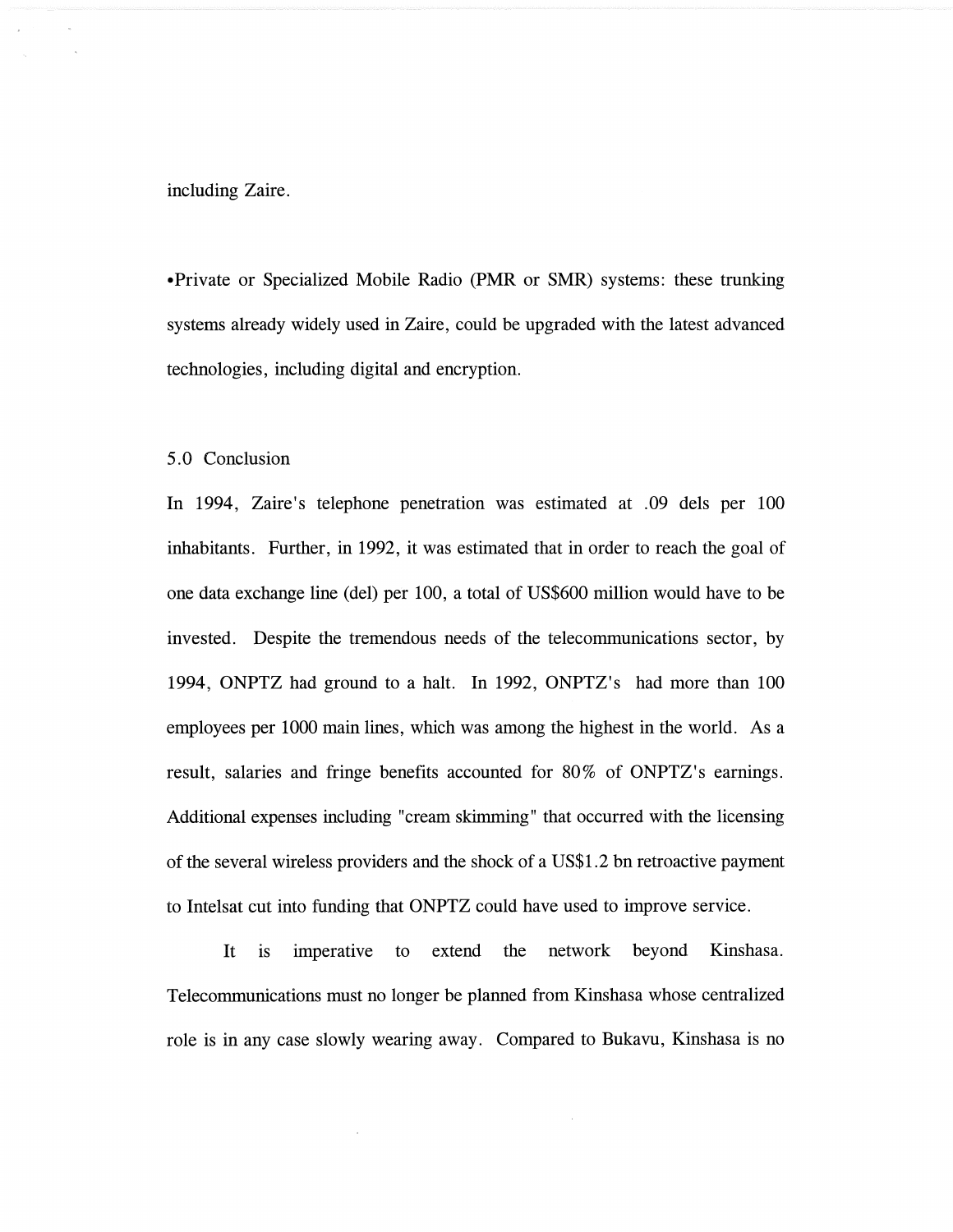longer the geographic nor the economic center of Zaire. In fact, the political configuration that was being put into place in the-mid-1990s will give a large degree of autonomy to Zaire's regions thus considerably reducing the level of political-administrative centralization in Kinshasa. In the 1980's, the political system was characterized by a federalist tendency that is hard to envisage given the current decentralizing framework. This framework will impose the need for a semiautonomous network.

The third goal for the sector is to define a more precise administrative framework by separating the postal service and telecommunications. These two sectors face enormous challenges that in many cases can no longer be encompassed by a single ministry or a single national office. Also, the two sectors are managed differently and have different human resources requirements.

The fourth goal of Zaire's future telecommunications policy will be to clarify issues at the organizational level, such as: the sector's operational structures; the responsibilities at different levels as well as the responsibilities assigned to the regions and to Kinshasa; and the delegation of powers.

Zaire's telecommunications accounting and financial system also needs to be revised. The tariff system, the collection methods, and the internal controls structure must be reviewed and adjusted as needed. Furthermore, the billing should be automated, and modern information technology should be employed to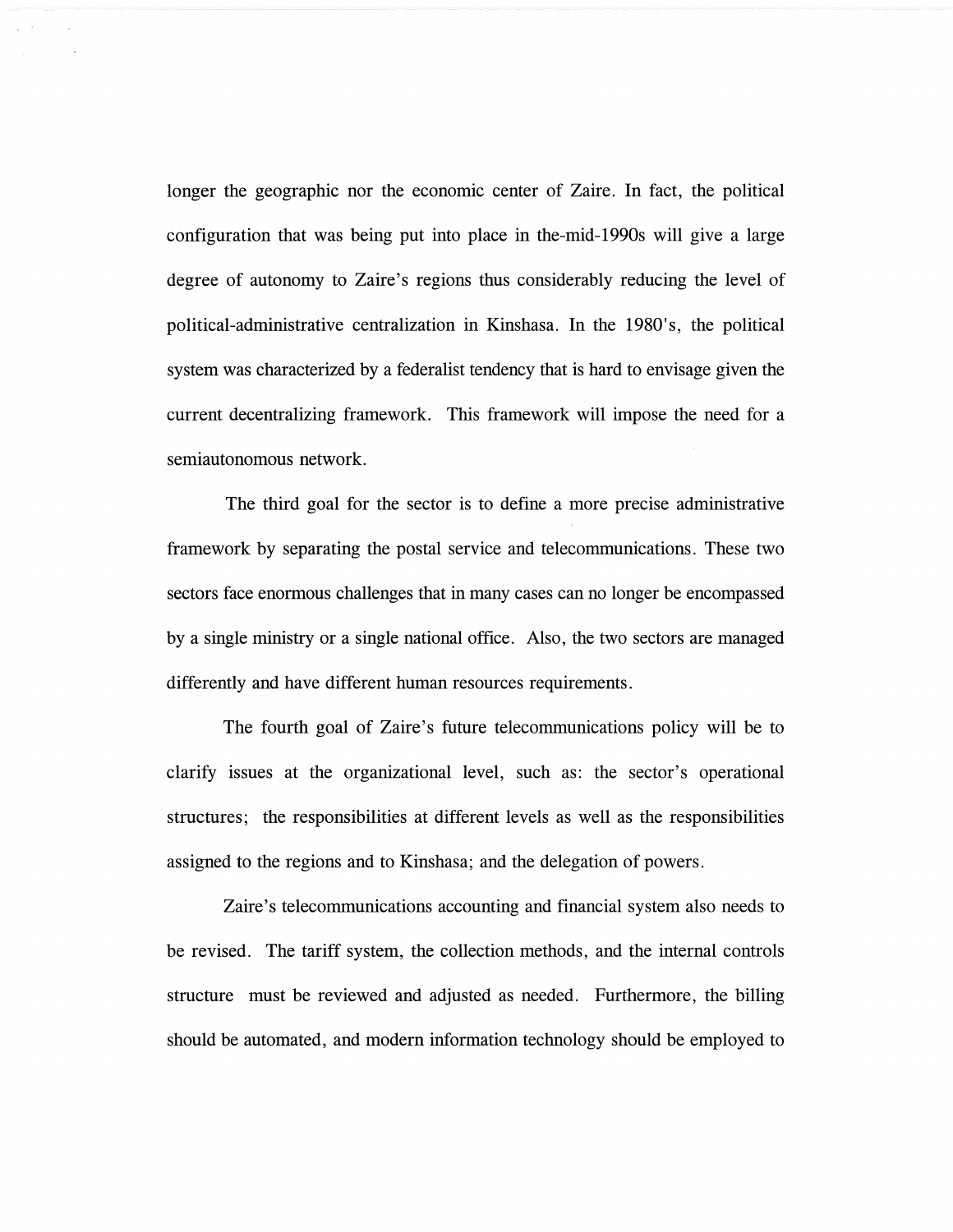facilitate management of the sector.

 $\chi^2$  ,  $\chi^2$ 

 $\bar{\gamma}$ 

Finally, Zaire must develop a campaign for training and informing its population in the use and advantages of telecommunications. In a country where oral communication has historically been so important, the widespread adoption and effective use of the telephone and other telecommunications services would translate into very good business.